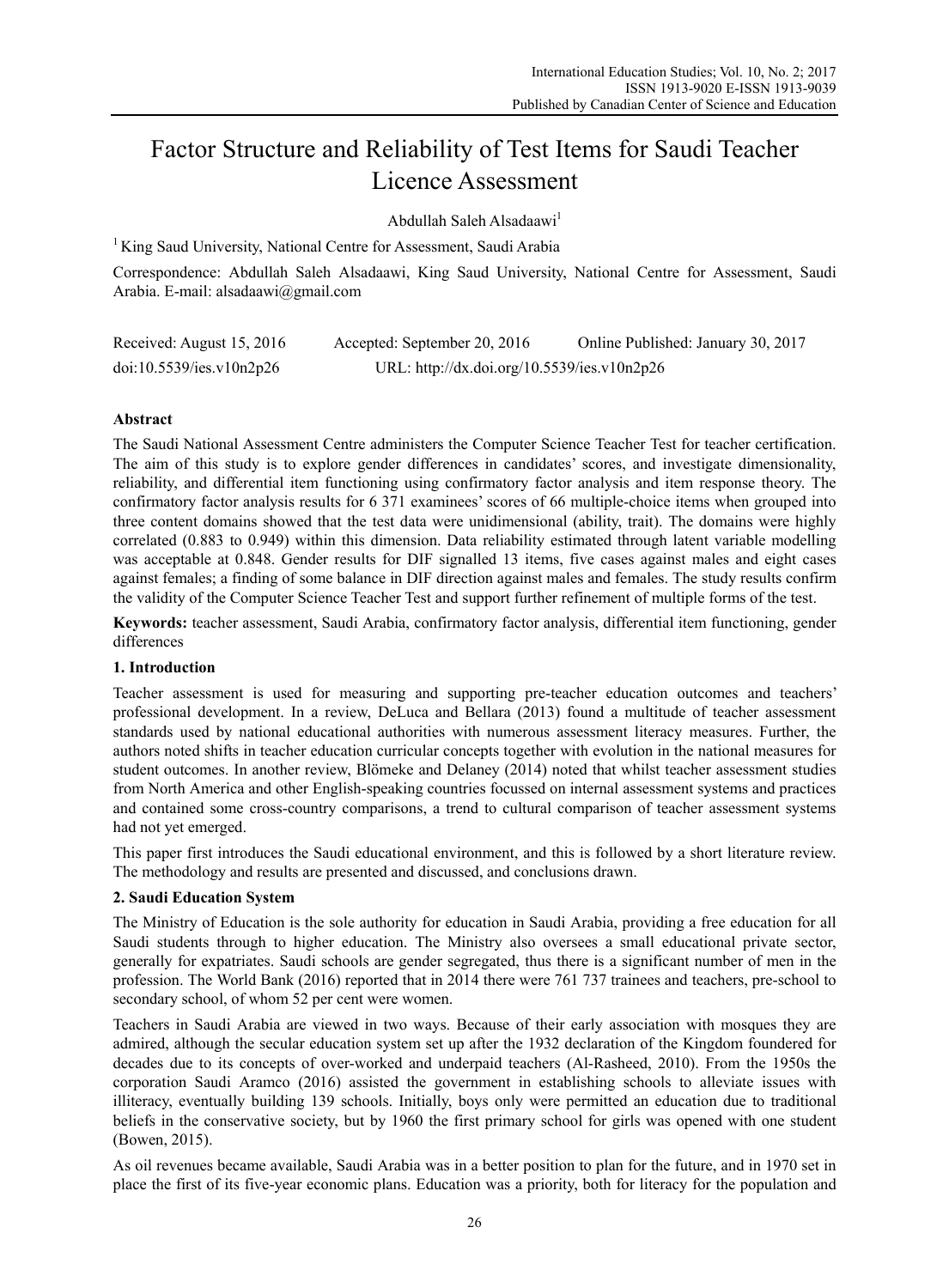to provide the nascent public sector with Saudis to replace the largely foreign workforce (Alshahrani & Alsadiq, 2014). However, the population growth in the late  $20<sup>th</sup>$  century surpassed the Ministry of Education's ability to provide all Saudis with a quality education, and by the  $6<sup>th</sup>$  economic development plan (1995-1999) a concentrated effort was made to improve the 'Saudisation' of the country's workforce, that is, replacing skilled expatriates with skilled Saudis. This emphasis on education continues today (Ahmed, 2016).

#### **3. Teacher Education**

Teaching in 20<sup>th</sup> century Saudi schools was criticised as being conservative and didactic (Norton & Syed, 2003). Teachers' education was expected to be at bachelor degree standard, but due to the pressure of population growth, this was not enforced and diplomates were accepted. Pedagogical practices were didactic, teachers explained principles of the curriculum, but did not engage the students who were thus passive learners, recording their lessons and memorising for examinations. A report for the Ministry of Education recommended, inter alia, improved teacher education, and in 2004 the Ministry embarked on a decade-long plan (Tatweer) to improve the quality of education in the Kingdom (International Bureau of Education, 2011).

As part of Tatweer's emphasis on teacher education, competencies were prepared for pedagogical, numeracy and literacy skills; however, these were not adequately administered and did not achieve the standards expected (Alzaydi, 2011; Alsharif, 2011; Al Shannag, Tairab, Dodeen, & Abdel-Fattah, 2013). Elyas and Pickard (2013) stated that teacher outcomes were challenged by variables in students' backgrounds, the rise of educational technology, and universities' hierarchies. Shortfalls in teacher competencies had external effects for the Ministry of Education. Comparing Saudi and Singapore results for grade 8 students from a 2007 international study (Trends in Mathematics and Science Study), Al Shannag et al. (2013) found that the Saudi teachers retained their teacher-centric style, whilst the more successful Singaporean teachers practised a student-centric educational system.

The Ministry of Education responded to these reports by implementing a change in focus from teacher to student. The National Centre for Assessment in 2010 developed a new teacher assessment framework, the National Professional Teacher Standards. The framework comprises 12 standards in two groups, the first of which was pedagogical: professional knowledge, promoting learning, supporting learning, and professional responsibility (Al-Saud & Al-Sadaawi, 2014). The second type is the subject-specific teaching standards for 25 curricular courses. The standards guide teacher licensing examinations, identify training needs for new teachers, and set the quality of teaching programs.

As an example, one of the courses is the Computer Science Teacher Test (CSTT) for secondary school. It consists of three domains: computer and math, engineering and science, computer applications, and computer and education. Based on the 2010 standards, the test has been administered to 20 028 candidates, of whom 37 per cent were female (Ministry of Education, 2016).

This study investigates the validity of the test data by examining their dimensionality and key features such as reliability, and differential item functioning on gender in the framework of item response theory.

#### **4. Literature Review**

Confirmatory factor analysis seeks relationships between measurement data, which is, test results or indicators, and is used to identify latent variables (factors) (Brown, 2015). Unlike exploratory factor analysis, confirmatory factor analysis is hypothesis-based, thus all aspects of the model are pre-specified. This form of analysis is used to 'verify the number of underlying dimensions of the instrument (factors) and the pattern of item-factor relationships (factor loadings)' (Brown, 2015, p.1). Netemeyer et al. (2013) stated that confirmatory factor analysis can be used to assess dimensionality (fit, correlated measurement errors, degree of cross-loading).

In designing tests and measures which produce large data such as the Computer Science Teacher Test, dimensionality refers to the homogeneity of items and sub-items. Netemeyer, Bearden, and Sharma (2003) explained that a unidimensional measure indicates a single latent variable that accounts for item data (responses), whereas a multidimensional measure has more than one latent variable among the data. In designing such tests, a unidimensional internal structure is a step towards establishing reliability (consistency between items) and validity (consistency between the measure's constructs). Whilst unidimensionality is used in confirmatory factor analysis, it is also a fundamental assumption in item response theory (Deng, Wells, & Hamilton, 2008).

In longitudinal research, the analysis of measurement invariance of latent constructs is important as scores may vary over time. For example, in education, repetitive examination of cohorts of students determines the progress of individuals over the course of their education or is used to compare group scores. Measurement invariance was predated by Jöreskog's (1971, p.409) observation of 'similarities and differences in factor structures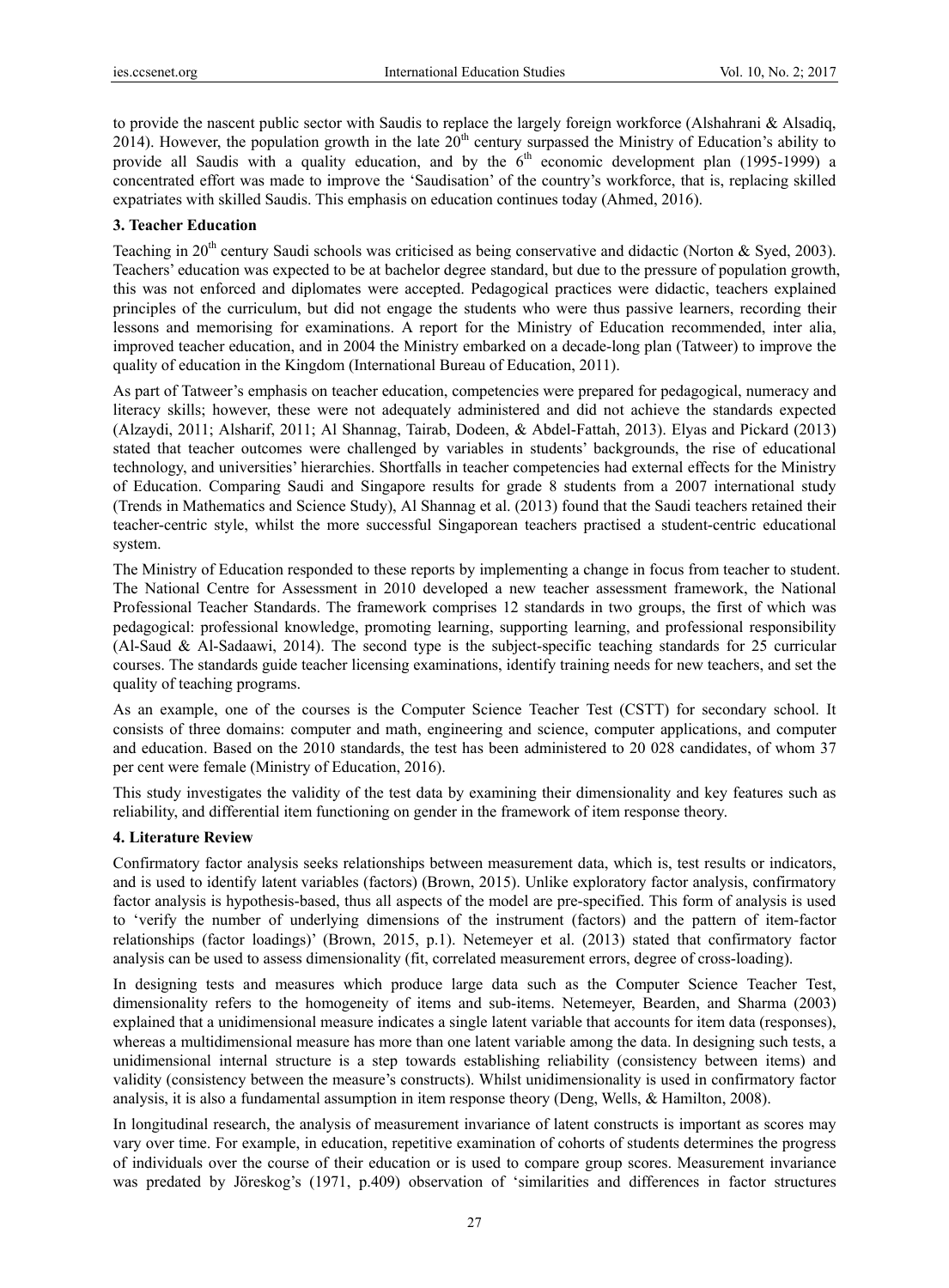between different groups'. Jöreskog posited that parameters in factor analysis models (factor variances, factor loadings, factor covariance and unique variances) may be constrained, or assigned an arbitrary value. Measurement invariance was introduced by Byrne, Shavelson, and Muthén (1989) using sensitivity analyses for stability in baseline models, 'determining partially invariant measurement parameters, and . . . testing for the invariance of factor covariance and mean structures, given partial measurement invariance' (Byrne et al. 1989, p. 456). Measurement invariance, or measurement equivalence, thus establishes that each iteration measures the same construct (latent variable).

Reliability concerns the permanent effect that is being investigated does persist from one sample to another. Raykov (2004) and Raykov, Dimitrov, and Asparouhov (2010) used latent variable modelling for measurement invariance and reliability. Raykov (2004, 2012) argued that coefficient alpha does not estimate scale reliability at population levels, and proposed another reliability coefficient model based on scale reliability rather than the restrictions of Cronbach's α (Cronbach, 1951). Cronbach's α requires that the factor loadings of all items are equal. More recently, Raykov, Gabler, and Dimitrov (2016, p.1) established a latent variable modelling procedure 'for point and interval estimation of the difference between the maximal and scale criterion validity coefficients'. This overcomes issues regarding the use of unidimensional multicomponent measures.

Criterion-related validity is one aspect of validating an instrument, referring to an item on a questionnaire actually measuring the intended outcome (Lodico, Spaulding, & Voegtle, 2010). The others include face validity (relevance of items to intent), content validity (items relevant to the content being measured). Criterion-related validity reflects the relationship between two scores on two different measures, and tests whether the outcome from the measure, its performance, can be predicted (Lodico et al. 2010). Raykov's (2007) latent variable modeling approach is used in this research for reliability and criterion validity.

Item response theory, a paradigm for the measurement of items in relation to the latent variable, is used extensively in education tests, including test construction, estimating ability and score reporting (Deng et al., 2008). Item response models take into consideration the degree of difficulty of each item in scaling items. Item response theory has, as noted, an assumption of unidimensionality (Deng et al. 2008).

Differential item functioning refers to the potential for bias in the test items which could skew data (be unfair) to sub-groups based on gender, race or age (Strobl, Kopf, & Zeileis, 2010). The bias may exist in a single item, or goodness-of-fit tests may show a trend, or a likelihood of bias among the variables.

There is a wide variety of statistical techniques for evaluating difference in both dichotomous and polytomous items (Gómez-Benito, Hidalgo, & Zumbo, 2013; Hambleton & Swaminathan, 2013; Sireci & Rios, 2013). Among these, that of Mantel-Haenszel (1959) remains a reference technique (Guilera, Gómez-Benito, Hidalgo, & Sánchez-Meca, 2013). Strobl et al. (2010) explained that testing for difference can be based on the specific sub-group supporting interpretation but leaving open the possibility of unexplained bias. At an extreme, all item parameter differences can be tested for bias among all possible sub-groups, leading to interpretation difficulty. Strobl et al. proposed a semi-parametric model using recursive partitioning to address this.

#### **5. Methodology**

The data were the scores of 6 371 examinees on 66 multiple-choice items on the Saudi Computer Science Teachers Test. The test had four response options per item, one only of which was correct, so the item scoring is 1 for correct response and 0 otherwise. The test items were classified as follows:

Domain 1: Computer and math, engineering and science (35 items).

Domain 2: Computer applications (12 items).

Domain 3: Computer and education (19 items).

Confirmatory factor analysis was used to test the validity of hypothesised models of the test and its three content-specific domains. The first question concerned the dimensionality of the data. Three different confirmatory factor analysis models were tested and compared on data fit with the teacher test scores: model A: a one-factor model; model B: a three-factor model with the three content-specific domains as correlated latent factors; and model C: a three-factor model with the three content-specific domains as uncorrelated latent factors. The models were tested for data fit using the program Mplus (Muthén, 2016). In the Mplus syntax for the three models, the factor indicators (test items) were declared as categorical variables because the item scores are dichotomous (0/1). Thus the factor analysis was based on the tetrachoric correlations (i.e., observed values are dichotomous) for the scores of the test items. This avoided issues using Pearson correlations for factor analysis of categorical variables. The analysis of test data for item response theory used the program Xcalibre 4 (Assessment Systems, 2016).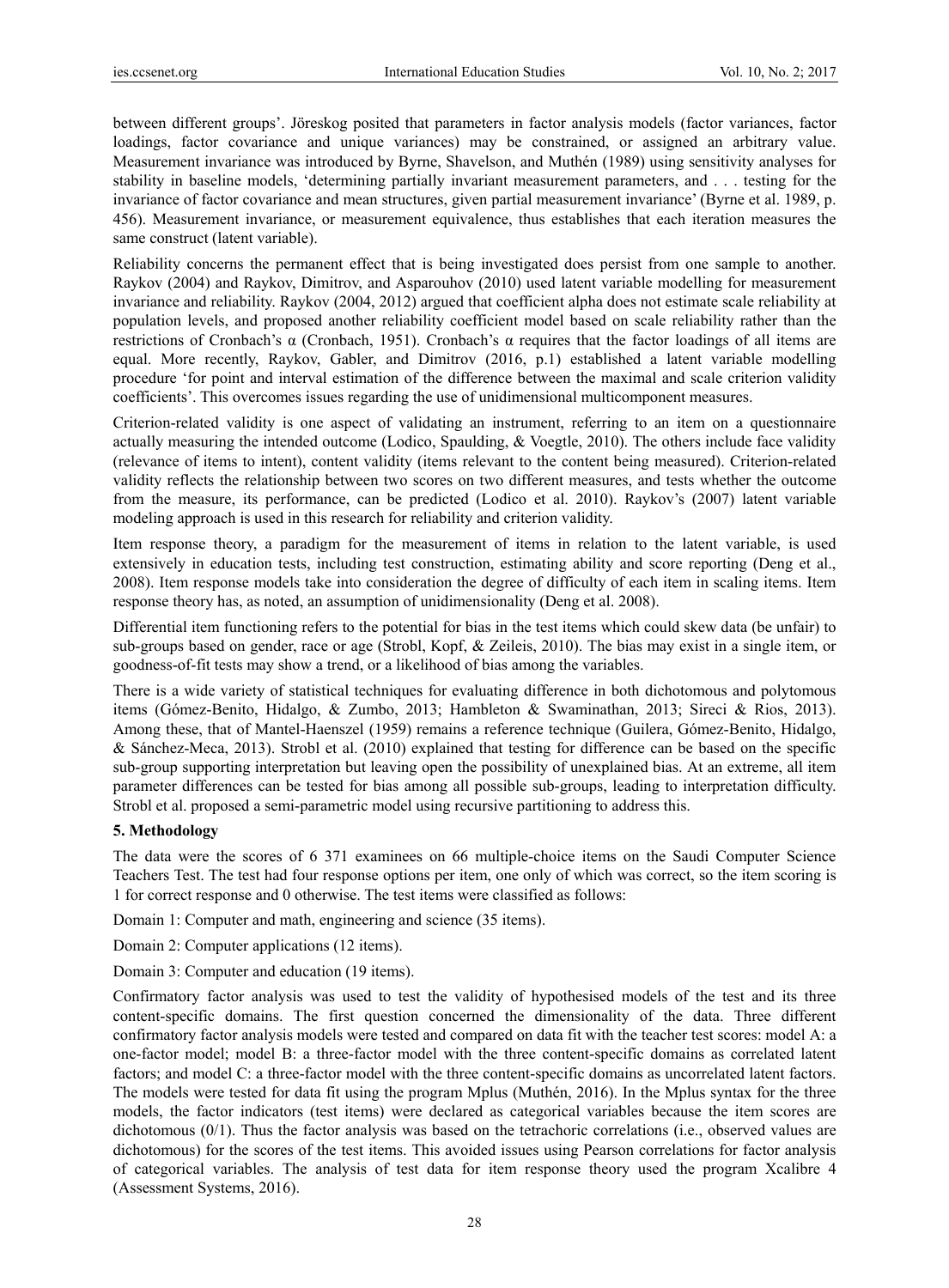The score reliability was estimated through the use of a latent variable modelling (LVM) approach taking into account the binary nature of the item scores (Dimitrov, 2012; Raykov, 2007; Raykov et al., 2010). The congeneric model for latent normal variables  $Y_1^*$ ,  $Y_2^*$ , ...,  $Y_p^*$ , assumed to underlie a set of binary items  $Y_1$ ,  $Y_2, \ldots, Y_p$  according to Jöreskog (1971) is:

$$
Y_i^* = \lambda_i \eta + \varepsilon_i \tag{1}
$$

where η is a common latent factor with a variance set equal to 1, λ*i* are factor loadings, ε*i* are latent disturbances, and the probability of correct response on  $Y_i$  is given by the area under the standard normal curve to the right of a pertinent threshold  $\kappa_i$  (*i* = 1, 2, …, *p*). Under this model, the score reliability, *ρ*, is estimated through the following equation (e.g., Bollen, 1989):

$$
\rho = \frac{\left(\lambda_1 + \lambda_2 + \dots + \lambda_p\right)^2}{\left(\lambda_1 + \lambda_2 + \dots + \lambda_p\right)^2 + \text{VAR}(\varepsilon_1) + \text{VAR}(\varepsilon_2) + \dots + \text{VAR}(\varepsilon_p)}\tag{2}
$$

where the numerator represents the true-score variance and the denominator represents the total variance (i.e., the sum of true variance and error variance).

Cronbach's  $\alpha$  for internal consistency (reliability) was also used, however, the results underestimated the reliability obtained from the latent variable modelling approach, confirming the literature review discussion. Further, under the congeneric measurement model in equation 1, the assumption of tau-equivalency is met when the factor loadings are equal,  $\lambda_1 = \lambda_2 = ... = \lambda_p$  (e.g., Jöreskog, 1971).

In differential item functioning analyses, groups are compared on item performance after adjusting for overall performance on the measured trait (Hambleton & Swaminathan, 2013). The Mantel-Haenszel techniques under the null hypothesis are distributed as a chi-square distribution with one degree of freedom. Under this procedure, an effect size estimate based on the common odds ratio  $\alpha$  is expressed as

$$
\alpha_{MH} = \frac{\sum_{j=1}^{K} A_j D_j / N_{.j}}{\sum_{j=1}^{K} B_j C_j / N_{.j}}
$$
(3)

Holland and Thayer (1988) proposed a logarithmic transformation of *α* for interpretive purposes, with the aim of obtaining a symmetrical scale in which a zero value indicates an absence of DIF, a negative value indicates that the item favours the reference group over the focal group, and a positive value indicates DIF in the opposite direction. This transformation, delta metric, is expressed as

$$
\Delta \alpha_{MH} = -2.35 \ln (\alpha_{MH}) \tag{4}
$$

#### **6. Results**

The test results for data fit of the three models (A, B, and C) are summarised in Table 1.

|                                              | 90% CI for RMSEA |      |            |                |             |              |                |             |  |  |
|----------------------------------------------|------------------|------|------------|----------------|-------------|--------------|----------------|-------------|--|--|
| <b>CFA</b><br>Model                          | χ                | df   | <b>CFI</b> | TLI            | <b>WRMR</b> | <b>RMSEA</b> | Lower<br>limit | Upper limit |  |  |
| A: one factor                                | 4851.829         | 2079 | .923       | .920           | 1.471       | .014         | .014           | .015        |  |  |
| B: 3 correlated factors                      | 4752.691         | 2076 | .926       | .923           | 1.455       | .014         | .014           | .015        |  |  |
| uncorrelated<br>$C^{\cdot}$<br>-3<br>factors |                  |      |            | No convergence |             |              |                |             |  |  |

Table 1. Data fit of three CFA models from Teacher Test Data

The assessment of model fit is based on the evaluation of the following goodness-of-fit indices, with cutting scores for an excellent fit as follows:

- Comparative fit index:  $CFI > 0.95$ ; Incremental Fit Index: IFI  $> 0.95$ ;
- Standardised root mean square residual:  $SRMR = 0.00$  ( $SRMR < 1.00$  for an adequate fit);
- Root mean square error of approximation: RMSEA =  $0.00$  (RMSEA  $\leq 0.05$  for an adequate data fit (Hu & Bentler, 1999; Marsh, Wen, & Hau, 2004).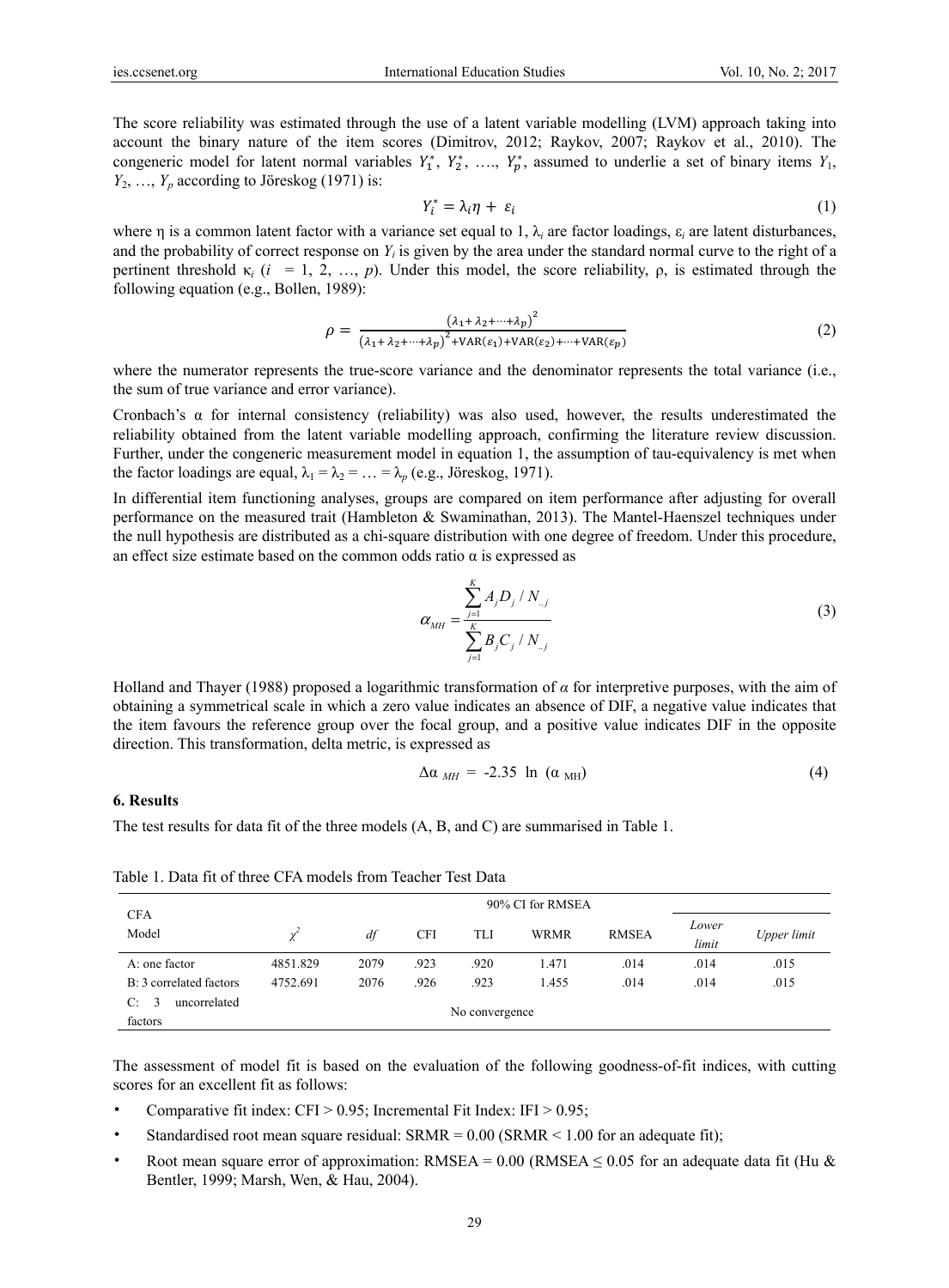The results in Table 1 indicate that the one-factor model (model A) provides an adequate data fit. A very slight improvement in data fit is obtained with model B, where the correlations between the three domains of the test are taken into account. These correlations were found to be very high, ranging from 0.883 to 0.949 (see Table 2).

Table 2. Correlations among Teacher Test Domains

| Domain                                         | Domain 1 | Domain 2 | Domain 3 |
|------------------------------------------------|----------|----------|----------|
| 1: Computer $\&$ math, engineering and science | 1.000    |          |          |
| 2: Computer applications                       | 0.909    | 1.000    |          |
| 3: Computer $&$ education                      | 0.883    | 0.949    | 1.000    |

Data fit results in table 1 showed high correlations among the domains in models A and particularly B, therefore the teacher test data are essentially unidimensional. Model C, where the three test domains are assumed uncorrelated, does not converge with the test data.

The standardised item factor loadings and thresholds of the 66 items of the test under the one-factor CFA model (model A) are provided in the appendix. The analysis of the sample showed 60.5% were females and 39.5% males, which differed from the overall population. All factor loadings were statistically significant  $(p < .001)$ , with the exception of the loading for item 45 ( $p = .428$ ) and item 65 ( $p = .340$ ).

The reliability of the data was estimated by a latent variable modelling (LVM) (equations 1 and 2). The reliability estimate was found to be 0.848 at a 95% confidence level = (0.842; 0.854). Cronbach's α was 0.749 and thus underestimated the LVM reliability ( $\alpha$  < 0.848), as discussed above.

The data were tested for DIF across gender using the two Mantel-Haenszel statistics:  $\alpha_{MH}$  and  $\Delta \alpha_{MH}$ (equations 3 and 4), the results of which are provided in the appendix. For interpretation of these results,  $\alpha_{MH}$  is reported with a z-statistic and its *p*-value, where DIF is signalled by statistically significant z-value ( $p < .05$ ); with DIF against males if  $z > 0$  and DIF against females if  $z < 0$ . The absolute values of the statistic  $\Delta \alpha_{MH}$  are used to classify DIF into three categories: category A — negligible DIF when  $|\Delta \alpha_{MH}|$  < 1.0; category B moderate DFI when  $1 \leq |\Delta \alpha_{MH}| \leq 1.5$ ; and category C — large DIF, when  $|\Delta \alpha_{MH}| > 1.5$  (Holland & Thayer, 1988).

Based on these criteria, the results in the appendix indicated that DIF is signalled for 13 items, of which 9 items fall in the category B for moderate DIF (6 against females and 3 against males) and 4 items in the category C for large DIF (2 against females and 2 against males). The remaining 43 items are either not signalled for DIF or were categorised as A, negligible DIF, acceptable for the purposes of this study (see Zwick & Ercikan, 1989).

#### **7. Conclusion**

This study examined the factor structure of the Computer Science Teacher Test and its psychometric characteristics to validate interpretations and decisions about certification of teachers in Saudi Arabia. The results showed that the test items are essentially unidimensional, confirming the use of item response modelling.

The results in this study support the validity of interpretations and decisions related to certification of teachers in Saudi Arabia based on their computer test scores. This outcome should guide test developers and researchers at the National Assessment Centre in further the evolution of the Computer Science Teacher Test.

#### **References**

- Ahmed, M. (2016). The effects of Saudization on the universities: Localization in Saudi Arabia. *International Higher Education, 86*, 25-27.
- Al Saud, F., & Alsadaawi, A. (2014, 25-30 May). *Raising the quality of education: Developing professional standards for Saudi teachers*. Paper presented to 40th Annual Conference of the International Association for Educational Assessment, Singapore.
- Al Shannag, Q., Tairab, H., Dodeen, H., & Abdel-Fattah, F. (2013). Linking teachers' quality and student achievement in the Kingdom of Saudi Arabia and Singapore: The impact of teachers' background variables on student achievement. *Journal of Baltic Science Education, 12*(5), 652-655.
- Al-Rasheed, M. (2010). *A history of Saudi Arabia*. Cambridge, Eng: Cambridge University Press. http://dx.doi.org/10.1017/CBO9780511993510
- Alshahrani, M., & Alsadiq, M. (2014). *Economic growth and government spending in Saudi Arabia: An*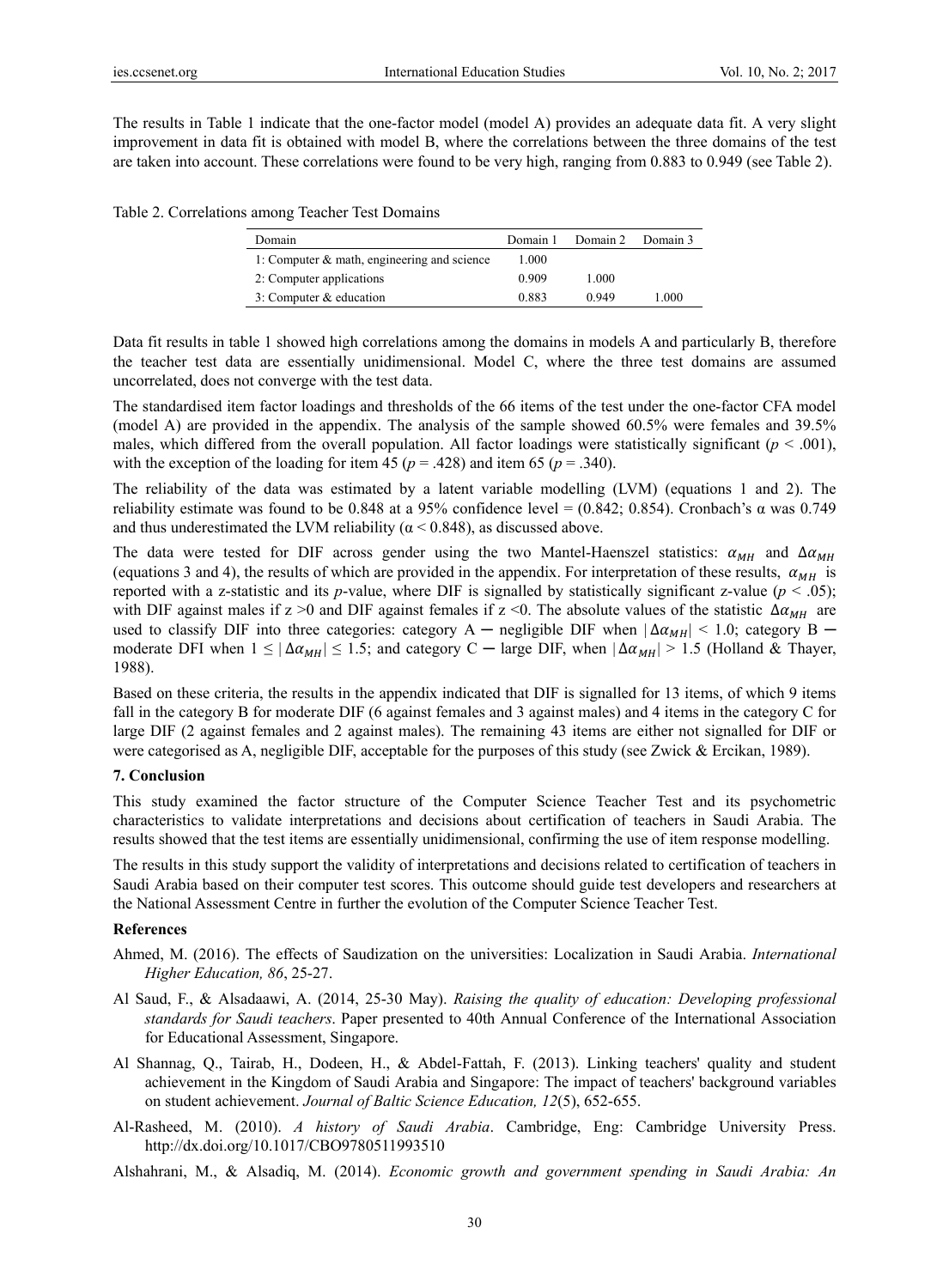*empirical investigation*. Washington, DC: International Monetary Fund.

- Alsharif, K. (2011). *Towards quality teacher education: Productive pedagogies as a framework for Saudi pre-service teachers' training in mathematics education* (PhD thesis, Curtin University, Perth, WA.).
- Alzaydi, D. (2010). *Activity theory as a lens to explore participant perspectives of the administrative and academic activity systems in a university–school partnership in initial teacher education in Saudi Arabia* (Doctorate in Education thesis, University of Exeter, Exeter, Eng.).

Assessment Systems. (2016). *Xcalibre 4*. Retrieved July 6, 2016, from http://www.assess.com/xcalibre/

- Blömeke, S., & Delaney, S. (2014). Assessment of teacher knowledge across countries: A review of the state of research. In S. Blömeke, F-J. Hsieh, G. Kaiser, & W. Schmidt (Eds.), *International perspectives on teacher knowledge, beliefs and opportunities to learn*. Dordrecht, Netherlands: Springer. http://dx.doi.org/10.1007/978-94-007-6437-8\_25
- Bollen, K. (1989). A new incremental fit index for general structural equation models. *Sociological Methods & Research, 17*(3), 303-316. http://dx.doi.org/10.1177/0049124189017003004
- Bowen, W. (2015). The history of Saudi Arabia (2nd ed.). Santa Barbara CA: Greenwood.
- Brown, T. (2015). *Confirmatory factor analysis for applied research* (2nd ed.). New York, NY: Guilford.
- Byrne, B., Shavelson, R., & Muthén, B. (1989). Testing for the equivalence of factor covariance and mean structures: The issue of partial measurement invariance. *Psychological Bulletin, 105*(3), 456-466. http://dx.doi.org/10.1037/0033-2909.105.3.456
- Cronbach, L. (1951). Coefficient alpha and the internal structure of tests. *Psychometrika, 16*(3), 297-334. http://dx.doi.org/10.1007/BF02310555
- DeLuca, C., & Bellara, A. (2013). The current state of assessment education aligning policy, standards, and teacher education curriculum. *Journal of Teacher Education, 64*(4) 356-372. http://dx.doi.org/10.1177/0022487113488144
- Deng, N., Wells, C., & Hambleton, R. (2008, 23 August). *A confirmatory factor analytic study examining the dimensionality of educational achievement tests*. Paper delivered at the annual North-eastern Educational Research Conference, Rocky Hill, CT.
- Dimitrov, D. (2012). *Statistical methods for validation of assessment scale data in counseling and related fields*. Alexandria, VA: American Counseling Association.
- Dimitrov, D., Al-Saud, F., & Alsadaawi, A. (2015). Investigating population heterogeneity and interaction effects of covariates The case of a large-scale assessment for teacher licensure in Saudi Arabia. Journal of Psychoeducational Assessment. http://dx.doi.org/10.1177/0734282914562121
- Elyas, T., & Picard, M. (2013). Critiquing of higher education policy in Saudi Arabia: Towards a new neoliberalism. *Education, Business and Society: Contemporary Middle Eastern Issues, 6*(1), 31-41. http://dx.doi.org/10.1108/17537981311314709
- Fleiss, J., Levin, B., & Paik, M. (2013). *Statistical methods for rates and proportions* (3rd ed.). Hoboken, NJ: Wiley.
- General Authority for Statistics. (2016). *Statistical year book 2015*. Retrieved July 2, 2016, from http://www.stats.gov.sa/en/413-0
- Gómez-Benito, J., Hidalgo, M., & Zumbo, B. (2013). Effectiveness of combining statistical tests and effect sizes when using logistic discriminant function regression to detect differential item functioning for polytomous items. *Educational and Psychological Measurement, 73*(5), 875-897. http://dx.doi.org/10.1177/0013164413492419
- Guilera, G., Gómez-Benito, J., Hidalgo, M., & Sánchez-Meca, J. (2013). Type I error and statistical power of the Mantel-Haenszel procedure for detecting DIF: A meta-analysis. *Psychological Methods, 18*(4), 553-571. http://dx.doi.org/10.1037/a0034306
- Hambleton, R., & Swaminathan, H. (2013). *Item response theory: Principles and applications*. Berlin, Germany: Springer Science & Business Media.
- Holland, P., & Thayer, D. (1988). Differential item performance and the Mantel-Haenszel procedure. In H. Wainer, & H. Braun (Eds.), *Test validity*. Hillsdale, NJ: Lawrence Erlebaum.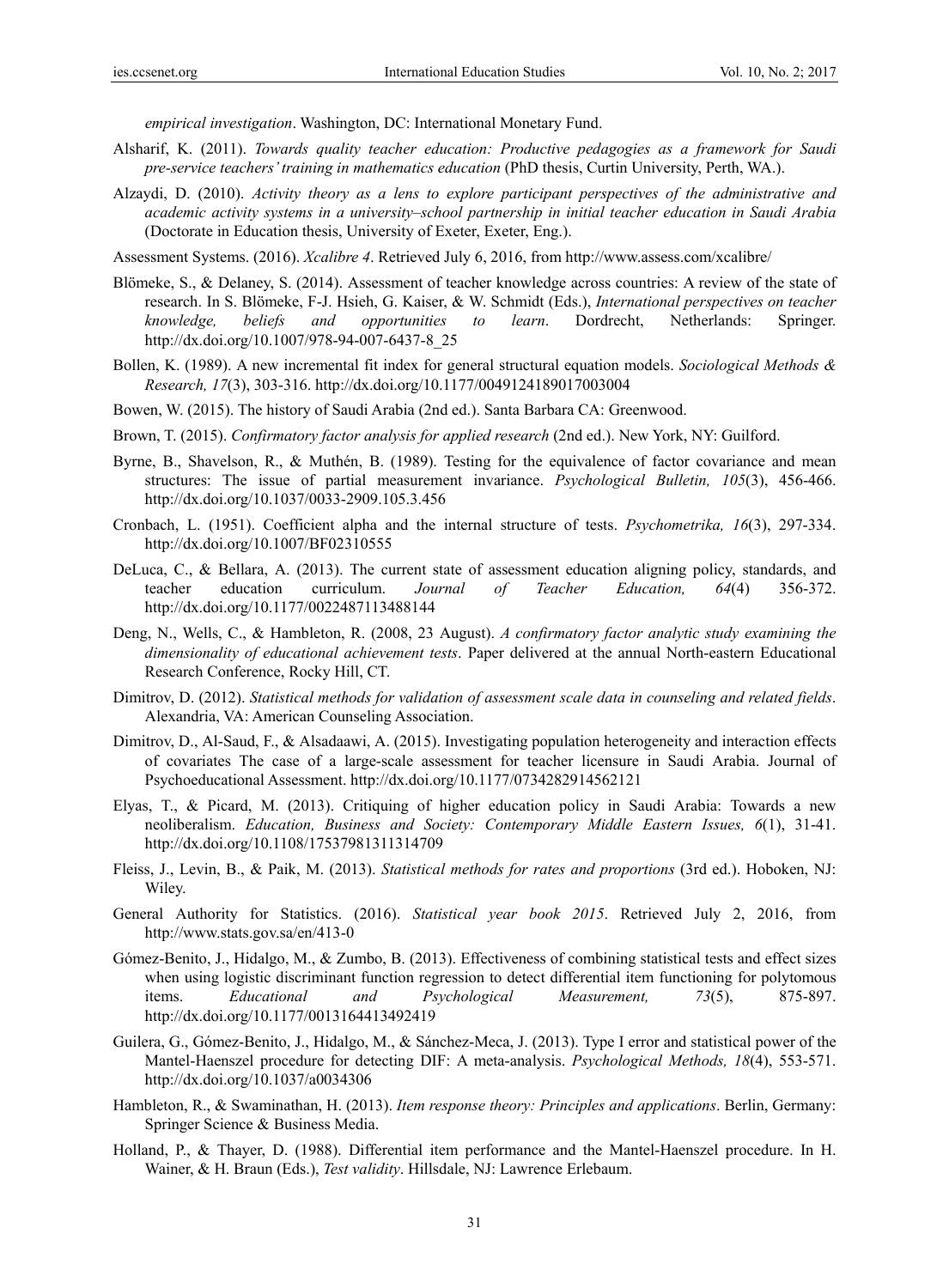- Holland, P., & Wainer, H. (1993). Preface. In P. Holland, & H. Wainer (Eds.), *Differential item functioning*. New York, NY: Routledge http://dx.doi.org/10.1017/cbo9780511622687.001
- Hu, L. T., & Bentler, P. (1999). Cutoff criteria for fit indexes in covariance structure analysis: Conventional criteria versus new alternatives. *Structural Equation Modeling, 6*(1), 1-55. http://dx.doi.org/10.1080/10705519909540118
- International Bureau of Education. (2011). World data on education: Saudi Arabia. Retrieved July 3, 2016, from http://www.ibe.unesco.org/fileadmin/user\_upload/Publications/WDE/2010/pdf-versions/Saudi\_Arabia.pdf
- Jöreskog, K. (1971). Simultaneous factor analysis in several populations. *Psychometrika, 36*(4), 409-426 http://dx.doi.org/10.1007/BF02291366
- Lodico, M., Spaulding, D., & Voegtle, K, (2010). Methods in educational research: From theory to practice (2nd ed.). San Francisco, CA: John Wiley/Jossey-Bass.
- Mantel, N., & Haenszel, W. (1959). Statistical aspects of the analysis of data from retrospective studies. *Journal of the National Cancer Institute, 22*(4), 719-748.
- Marsh, H., Wen, Z., & Hau, K. T. (2004). Structural equation models of latent interactions: evaluation of alternative estimation strategies and indicator construction. *Psychological Methods, 9*(3), 275-300. http://dx.doi.org/10.1037/1082-989X.9.3.275
- Ministry of Education. (2016). *Internal documentation*. Contact author.
- Muthén, B. (2016). *Mplus information*. Retrieved July 6, 2016 from https://www.statmodel.com/index.shtml
- Netemeyer, R., Bearden, W., & Sharma, S. (2003). *Scaling procedures: Issues and applications*. Thousand Oaks, CA: Sage. http://dx.doi.org/10.4135/9781412985772
- Norton, B., & Syed, Z. (2003). TESOL in the Gulf: The sociocultural context of English language teaching in the Gulf. *TESOL Quarterly, 37*(2), 337-341. http://dx.doi.org/10.2307/3588508
- Raykov, T. (2004). Behavioral scale reliability and measurement invariance evaluation using latent variable modeling. *Behavior Therapy, 35*(2), 299-331. http://dx.doi.org/10.1016/S0005-7894(04)80041-8
- Raykov, T. (2007). Evaluation of weighted scale reliability and criterion validity: A latent variable modeling approach. *Measurement and Evaluation in Counseling and Development, 40*(1), 42-52.
- Raykov, T. (2012). *Scale reliability evaluation with LISREL 8.50*. Retrieved July 6, 2016 from http://www.ssicentral.com/lisrel/techdocs/reliabil.pdf
- Raykov, T., Dimitrov, D., & Asparouhov, T. (2010). Evaluation of scale reliability with binary measures using latent variable modeling. *Structural Equation Modeling, 17*(2), 265-279. http://dx.doi.org/10.1080/10705511003659417
- Raykov, T., Gabler, S., & Dimitrov, D. (2016). *Maximal criterion validity and scale criterion validity: A latent variable modeling approach for examining their difference*. Structural Equation Modeling: A Multidisciplinary Journal, In print. http://dx.doi.org/10.1080/10705511.2016.1155414
- Saudi Aramco. (2016). *History*. Retrieved July 2, 2016 from http://www.saudiaramco.com/en/home/about/ history/1950s.html
- Sireci, S., & Rios, J. (2013). Decisions that make a difference in detecting differential item functioning. *Educational Research and Evaluation, 19*(2-3), 170-187. http://dx.doi.org/10.1080/13803611.2013.767621
- Strobl, C., Kopf, J., & Zeileis, A. (2010). Rasch trees: A new method for detecting differential item functioning in the Rasch model. *Psychometrika, 80*(2), 289-316. http://dx.doi.org/10.1007/s11336-013-9388-3
- World Bank. (2016). Dataset for Saudi teacher characteristics, 2014. Accessed 2 July 2016 from http://databank.worldbank.org/data/reports.aspx?source=education-statistics-~-all-indicators
- Zwick, R., & Ercikan, K. (1989). Analysis of differential item functioning in the NAEP history assessment. *Journal of Educational Measurement, 26*(1), 55-66. http://dx.doi.org/10.1111/j.1745-3984.1989.tb00318.x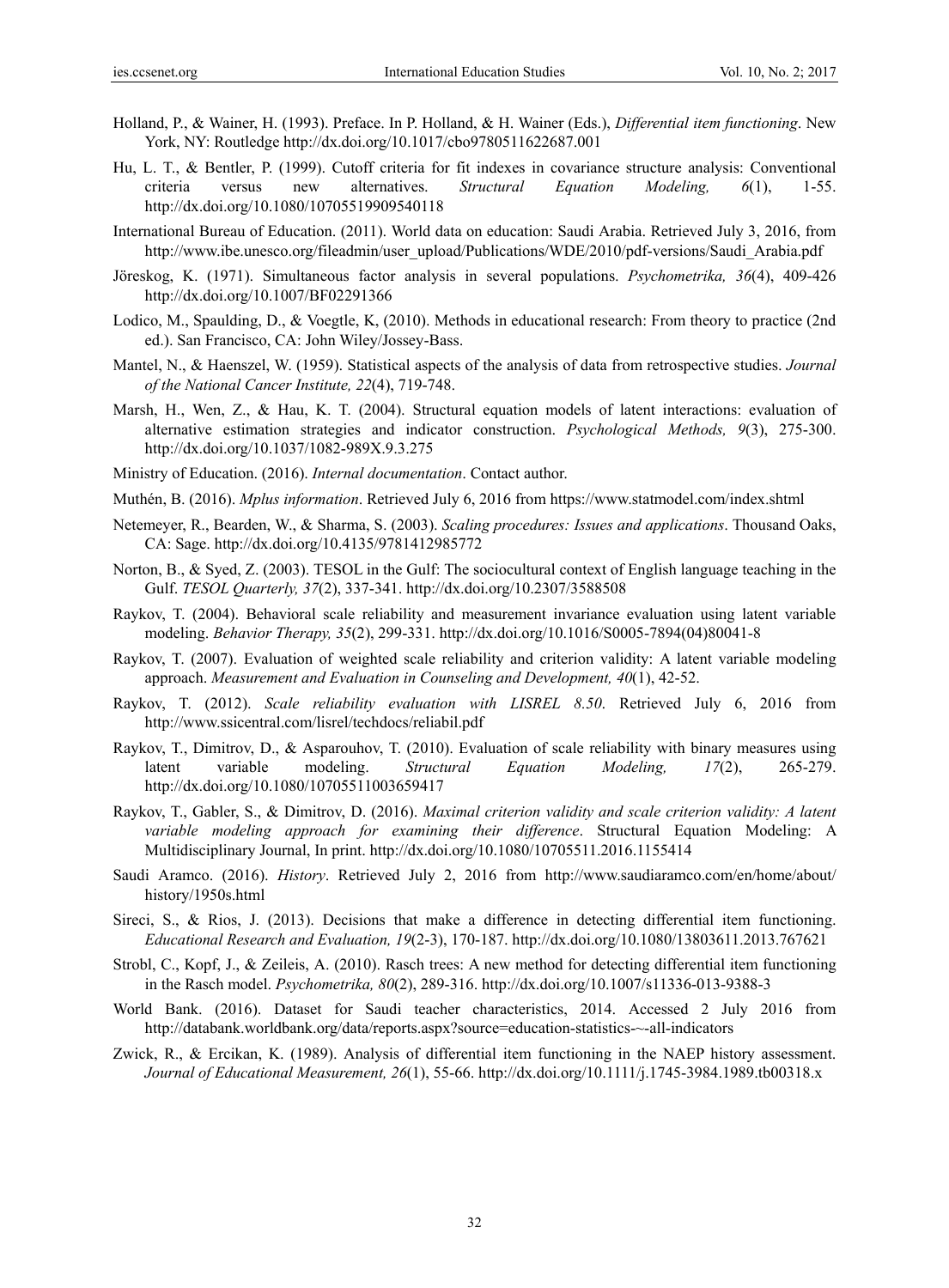# **Appendix**

Testing for gender on teacher test items (Differential Item Functioning)

| Item         | $\alpha_{MH}$ | z-statistic | $p$ -value | $\Delta \alpha_{ML}$ | DIF against | DIF category        |
|--------------|---------------|-------------|------------|----------------------|-------------|---------------------|
| $\mathbf{1}$ | 0.5911        | 6.9970      | 0.0000     | 1.2355               | males       | <b>B</b> (moderate) |
| $\mathbf{2}$ | 1.1523        | $-1.3610$   | 0.1740     | $-0.3332$            |             | No DIF              |
| 3            | 1.2330        | $-2.7190$   | 0.0065     | $-0.4922$            |             | A (negligible)      |
| 4            | 0.9865        | 0.1230      | 0.9024     | 0.0321               |             | No DIF              |
| 5            | 0.9349        | 0.7359      | 0.4618     | 0.1581               |             | No DIF              |
| 6            | 0.7298        | 3.6550      | 0.0003     | 0.7401               |             | A (negligible)      |
| 7            | 0.7343        | 3.3002      | 0.0010     | 0.7258               |             | A (negligible)      |
| 8            | 1.1017        | $-1.2138$   | 0.2248     | $-0.2275$            |             | A (negligible)      |
| 9            | 1.846         | $-6.4345$   | 0.0000     | $-1.4406$            | females     | <b>B</b> (moderate) |
| $10\,$       | 0.8479        | 2.2229      | 0.0262     | 0.3879               |             | A (negligible)      |
| 11           | 0.9725        | 0.3688      | 0.7123     | 0.0655               |             | No DIF              |
| 12           | 0.7039        | 4.7878      | 0.0000     | 0.8250               |             | A (negligible)      |
| 13           | 1.2737        | $-2.6286$   | 0.0086     | $-0.5685$            |             | A (negligible)      |
| $14\,$       | 1.3073        | $-3.3718$   | 0.0007     | $-0.6296$            |             | A (negligible)      |
| $15\,$       | 0.6606        | 5.1835      | 0.0000     | 0.9742               |             | A (negligible)      |
| $16\,$       | 0.6828        | 5.0853      | 0.0000     | 0.8968               |             | A (negligible)      |
| 17           | 0.8416        | 2.0918      | 0.03650    | 0.4051               |             | A (negligible)      |
| $18\,$       | 0.9132        | 1.0142      | 0.3105     | 0.2134               |             | No DIF              |
| 19           | 0.7786        | 2.6756      | 0.0075     | 0.5880               |             | A (negligible)      |
| $20\,$       | 0.7304        | 3.6901      | 0.0002     | 0.7383               |             | A (negligible)      |
| 21           | 0.5252        | 7.1830      | 0.0000     | 1.5133               | males       | $C$ (large)         |
| $22\,$       | 0.9829        | 0.2220      | 0.8243     | 0.0406               |             | No DIF              |
| 23           | 1.0071        | $-0.0882$   | 0.9297     | $-0.0165$            |             | No DIF              |
| 24           | 0.7974        | 2.6956      | 0.0070     | 0.5322               |             | A (negligible)      |
| 25           | 1.1605        | $-1.8146$   | 0.0696     | $-0.3499$            |             | No DIF              |
| 26           | 0.6043        | 6.5963      | 0.0000     | 1.1836               | males       | <b>B</b> (moderate) |
| $27\,$       | 0.7716        | 3.4417      | 0.0006     | 0.6093               |             | A (negligible)      |
| $28\,$       | 0.6076        | 5.6195      | 0.0000     | 1.1708               | males       | <b>B</b> (moderate) |
| 29           | 0.8163        | 2.6602      | 0.0078     | 0.4769               |             | A (negligible)      |
| 30           | 0.7745        | 3.1275      | 0.0018     | 0.6004               |             | A (negligible)      |
| 31           | 0.8153        | 2.6957      | 0.007      | 0.4799               |             | A (negligible)      |
| 32           | 1.3394        | $-2.2987$   | 0.0215     | $-0.6867$            |             | A (negligible)      |
| 33           | 1.6394        | $-5.4650$   | 0.0000     | $-1.1617$            | females     | <b>B</b> (moderate) |
| 34           | 1.0716        | $-0.7715$   | 0.4404     | $-0.1624$            |             | No DIF              |
| 35           | 1.0406        | $-0.4418$   | 0.6586     | $-0.0936$            |             | No DIF              |
| 36           | 1.6061        | $-4.6009$   | 0.0000     | $-1.1135$            | females     | <b>B</b> (moderate) |
| 37           | 2.0133        | $-8.3547$   | 0.0000     | $-1.6445$            | females     | C (large)           |
| 38           | 1.5842        | $-5.2056$   | 0.0000     | $-1.0811$            | females     | <b>B</b> (moderate) |
| 39           | 0.8059        | 1.9446      | 0.0518     | 0.5070               |             | $\rm No$ $\rm DIF$  |
| $40\,$       | 0.6878        | 4.3058      | 0.0000     | 0.8796               |             | A (negligible)      |
| 41           | 0.8392        | 2.2340      | 0.0255     | 0.4121               |             | A (negligible)      |
| 42           | 1.2712        | $-3.0046$   | 0.0027     | $-0.5639$            |             | A (negligible)      |
| 43           | 0.7265        | 4.3195      | 0.0000     | 0.7508               |             | A (negligible)      |
| 44           | 1.5249        | $-5.2729$   | 0.0000     | $-0.9916$            |             | A (negligible)      |
| 45           | 0.6903        | 3.2308      | 0.0012     | 0.8709               |             | A (negligible)      |
| 46           | 0.7761        | 3.0779      | 0.0021     | 0.5958               |             | A (negligible)      |
| 47           | 0.7401        | 3.8934      | 0.0001     | 0.7072               |             | A (negligible)      |
| $\sqrt{48}$  | 0.9653        | 0.4565      | 0.6480     | 0.0830               |             | No DIF              |
| 49           | 0.8060        | 2.9540      | 0.0031     | 0.5068               |             | A (negligible)      |
| $50\,$       | 1.4009        | $-4.3295$   | 0.0000     | $-0.7922$            |             | A (negligible)      |
| 51           | 1.0747        | $-0.6942$   | 0.4875     | $-0.1692$            |             | $\rm No$ $\rm DIF$  |
|              |               |             |            |                      |             |                     |
| 52           | 1.6379        | $-4.2836$   | 0.0000     | $-1.1596$            | females     | <b>B</b> (moderate) |